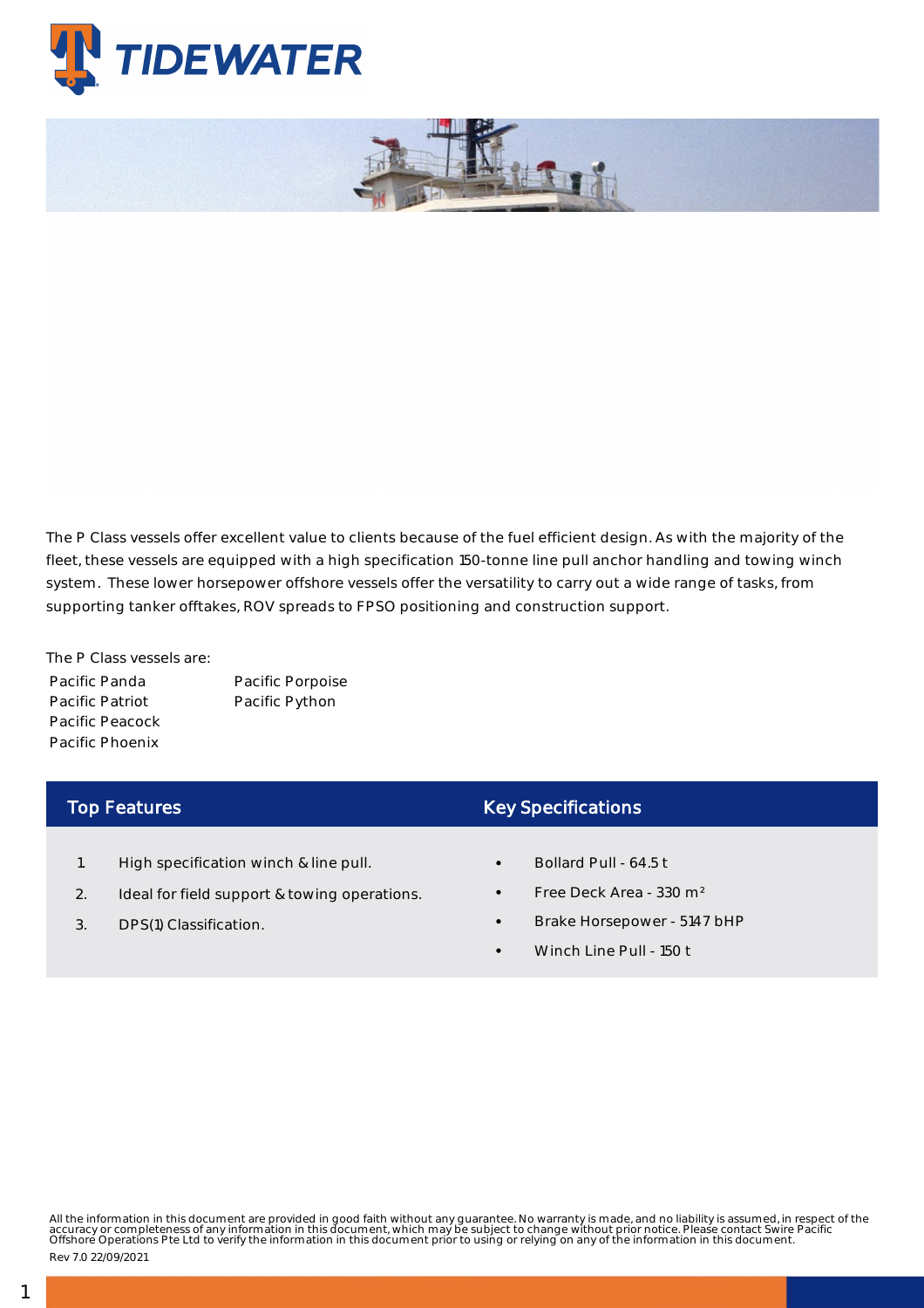



| <b>General Information</b> |                                                                                                                                 |  |  |  |  |
|----------------------------|---------------------------------------------------------------------------------------------------------------------------------|--|--|--|--|
| <b>Vessel Name</b>         | Pacific Peacock                                                                                                                 |  |  |  |  |
| <b>Built</b>               | Qingdao Qianjin Shipyard,<br>China, May 2011                                                                                    |  |  |  |  |
| Flag                       | Singapore                                                                                                                       |  |  |  |  |
| Call Sign                  | 9V7610                                                                                                                          |  |  |  |  |
| IMO No.                    | 9503380                                                                                                                         |  |  |  |  |
| Classification             |                                                                                                                                 |  |  |  |  |
| <b>Class Notation</b>      | DNV +1A Fire fighter(I)<br>Offshore service<br>vessel(Anchor handling,<br>Towing) DPS(1)                                        |  |  |  |  |
| <b>Dimensions</b>          |                                                                                                                                 |  |  |  |  |
| Length (LOA)               | 57.5 m                                                                                                                          |  |  |  |  |
| <b>Beam</b>                | 14.0 <sub>m</sub>                                                                                                               |  |  |  |  |
| Summer Draft               | $5.10 \text{ m}$                                                                                                                |  |  |  |  |
| Deadweight @ SummerDraft   | 1549 t                                                                                                                          |  |  |  |  |
| GT                         | 1329                                                                                                                            |  |  |  |  |
| <b>Deck Capacities</b>     |                                                                                                                                 |  |  |  |  |
| Deck Load Capacity         | 500 t                                                                                                                           |  |  |  |  |
| Deck Strength              | 5 t/m <sup>2</sup> - General Deck                                                                                               |  |  |  |  |
| Free Deck Area             | $275 \text{ m}^2$                                                                                                               |  |  |  |  |
| Length x Width             | 30 x 11 m                                                                                                                       |  |  |  |  |
| <b>Tank Capacities</b>     |                                                                                                                                 |  |  |  |  |
| <b>NLS</b>                 | See brine/mud                                                                                                                   |  |  |  |  |
| Brine / Mud                | 147 m <sup>3</sup> Brine (Multi usage<br>tanks)<br>332 m <sup>3</sup> Mud (Multi usage<br>tanks, dedicated 185 m <sup>3</sup> ) |  |  |  |  |
| Drill / Ballast Water      | $372 \text{ m}^3$                                                                                                               |  |  |  |  |
| Dry Bulk                   | 140 m <sup>3</sup> (In 4 dedicated tanks)                                                                                       |  |  |  |  |
| Fresh Water                | 397 m <sup>3</sup>                                                                                                              |  |  |  |  |
| <b>Fuel Dedicated</b>      | $566 \text{ m}^3$                                                                                                               |  |  |  |  |
| <b>Fuel Total</b>          | $566 \text{ m}^3$                                                                                                               |  |  |  |  |

| <b>Tank Capacities Details</b>   | Refer to Tank Capacities<br>Table                                                                                                               |  |  |  |  |  |  |
|----------------------------------|-------------------------------------------------------------------------------------------------------------------------------------------------|--|--|--|--|--|--|
| Drilling Brine                   | See brine/mud                                                                                                                                   |  |  |  |  |  |  |
| <b>Propulsion / Bollard Pull</b> |                                                                                                                                                 |  |  |  |  |  |  |
| Main Engines                     | 2 x Yanmar 6EY26 diesel<br>engines each 1920 kW = 3840<br>kW (5147 bHP),<br>Twin CPP propellers in KORT<br>nozzles with Hi-lift flap<br>rudders |  |  |  |  |  |  |
| <b>Thrusters</b>                 | 1 x Bow tunnel 500 kW / 670<br><b>bHP</b><br>1 x Stern tunnel 500 kW / 670<br><b>bHP</b>                                                        |  |  |  |  |  |  |
| <b>Bollard Pull</b>              | 64.5 t @ 100% MCR                                                                                                                               |  |  |  |  |  |  |
| <b>Deck Equipment</b>            |                                                                                                                                                 |  |  |  |  |  |  |
| Anchor Handling Winch            | 1 x AH winch 150 t 1st layer @<br>$0-7$ m/min<br>Wire capacity 1200 m of 64<br>mm dia.                                                          |  |  |  |  |  |  |
| <b>Towing Pins</b>               | 2 x Karmoy 160 t SWL                                                                                                                            |  |  |  |  |  |  |
| Shark Jaws                       | 1 x Karmoy 300 t SWL                                                                                                                            |  |  |  |  |  |  |
| Stern Roller                     | RRM 2.0 m x 4.0 m @ 250 t<br>SWL                                                                                                                |  |  |  |  |  |  |
| Capstans                         | 2 x Capstans, 1 x fixed<br>warping head 410 mm x 575<br>mm @ approx. 7 t at 0-<br>15m/min                                                       |  |  |  |  |  |  |
| Tugger Winches                   | 1 x 10 t pull at approx. 0-<br>15m/min, 150 m of 18 mm<br>wire                                                                                  |  |  |  |  |  |  |
| <b>Provision Crane</b>           | Electric Hydraulic, Fixed<br>Boom<br>Capacity 1.5 t @ 8 m                                                                                       |  |  |  |  |  |  |
| Chain Gypsies                    | 1 x 76 mm mounted on work<br>drum                                                                                                               |  |  |  |  |  |  |
| Performance & Economy            |                                                                                                                                                 |  |  |  |  |  |  |
| <b>Economical Speed</b>          | Approx. 10.5 m <sup>3</sup> /Day @ 10<br>knots                                                                                                  |  |  |  |  |  |  |
| DP<20%                           | Approx. 4.5 m <sup>3</sup> /Day                                                                                                                 |  |  |  |  |  |  |
| DP>35%                           | Approx. 5.6 m <sup>3</sup> /Day                                                                                                                 |  |  |  |  |  |  |

All the information in this document are provided in good faith without any guarantee. No warranty is made, and no liability is assumed, in respect of the<br>accuracy or completeness of any information in this document, which Rev 7.0 22/09/2021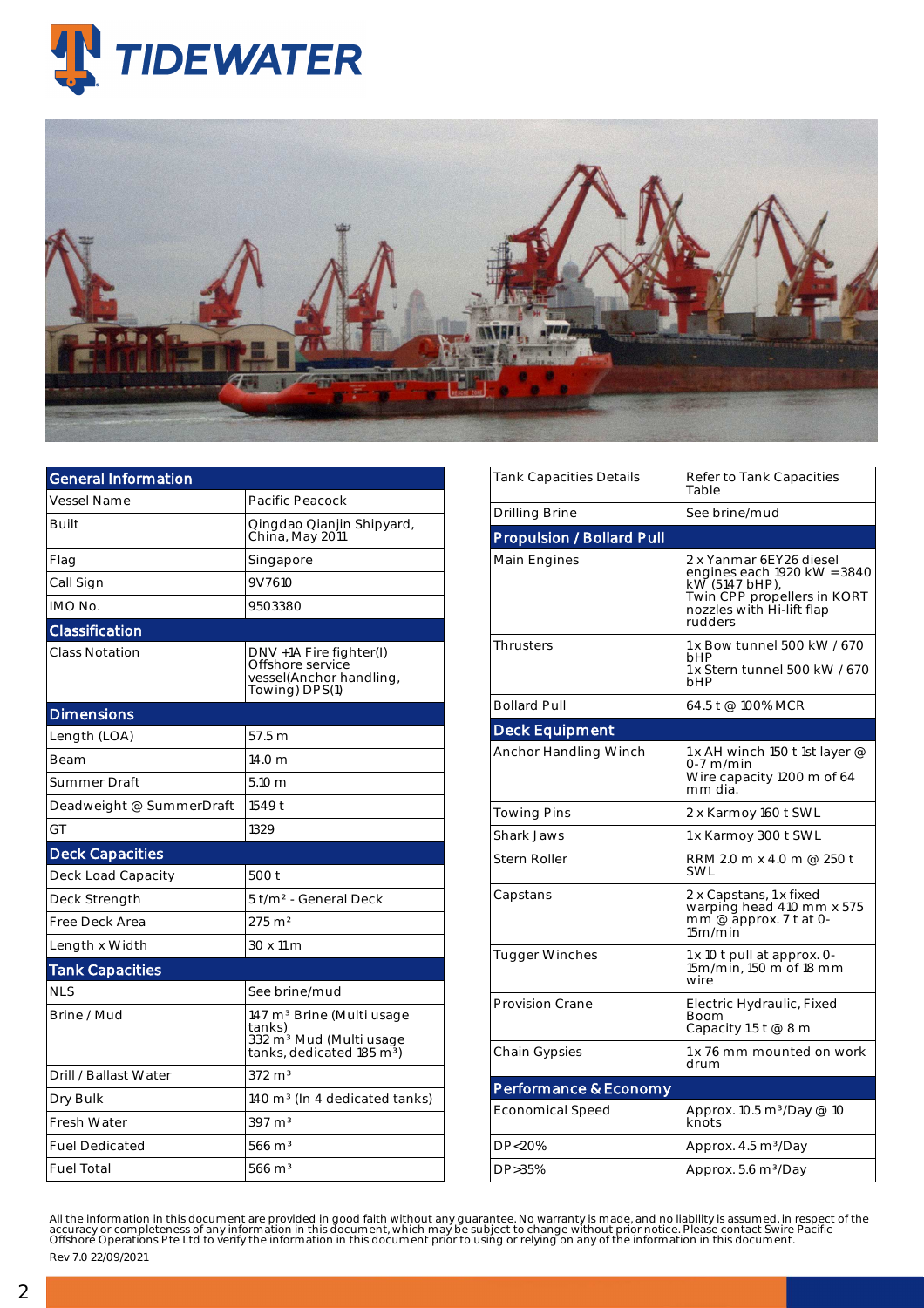

| Standby in Field                                                                                       | Approx. 4 m <sup>3</sup> /Day                                                                                            |  |  |  |  |  |
|--------------------------------------------------------------------------------------------------------|--------------------------------------------------------------------------------------------------------------------------|--|--|--|--|--|
| Standby in Port                                                                                        | Approx. $0.9 \text{ m}^3$                                                                                                |  |  |  |  |  |
| <b>Note</b>                                                                                            | Performance & Economy<br>figures are given at mean<br>vessel draft of 4.5 m (1140 t<br>deadweight) & Beaufort Scale<br>2 |  |  |  |  |  |
| <b>Dynamic Positioning System</b>                                                                      |                                                                                                                          |  |  |  |  |  |
| Type                                                                                                   | GE DPS-11 Simplex DP System                                                                                              |  |  |  |  |  |
| Reference Systems                                                                                      | 1 x Fanbeam<br>1 x Veripos DGNSS                                                                                         |  |  |  |  |  |
| <b>Motion Reference Units</b>                                                                          | 1 x VRU<br>1 x Anemometers<br>2 x Gyros Compasses                                                                        |  |  |  |  |  |
| <b>Rescue Boat</b>                                                                                     |                                                                                                                          |  |  |  |  |  |
| 1.1 x Maritime Partner Weedo 17 6 person, SOLAS approved,<br>with 2 x petrol outboard                  |                                                                                                                          |  |  |  |  |  |
| 2.1 x Maritime Partner MP111 TWJ 10 person, Not SOLAS<br>approved Rescue boat, with 2 x diesel inboard |                                                                                                                          |  |  |  |  |  |
| Accommodation                                                                                          |                                                                                                                          |  |  |  |  |  |
| Person Capacity                                                                                        | Total 22<br>4 x 1man cabin<br>5 x 2man cabins (Including<br>hospital)<br>2 x 4man cabins                                 |  |  |  |  |  |

All the information in this document are provided in good faith without any guarantee. No warranty is made, and no liability is assumed, in respect of the<br>accuracy or completeness of any information in this document, which

Rev 7.0 22/09/2021